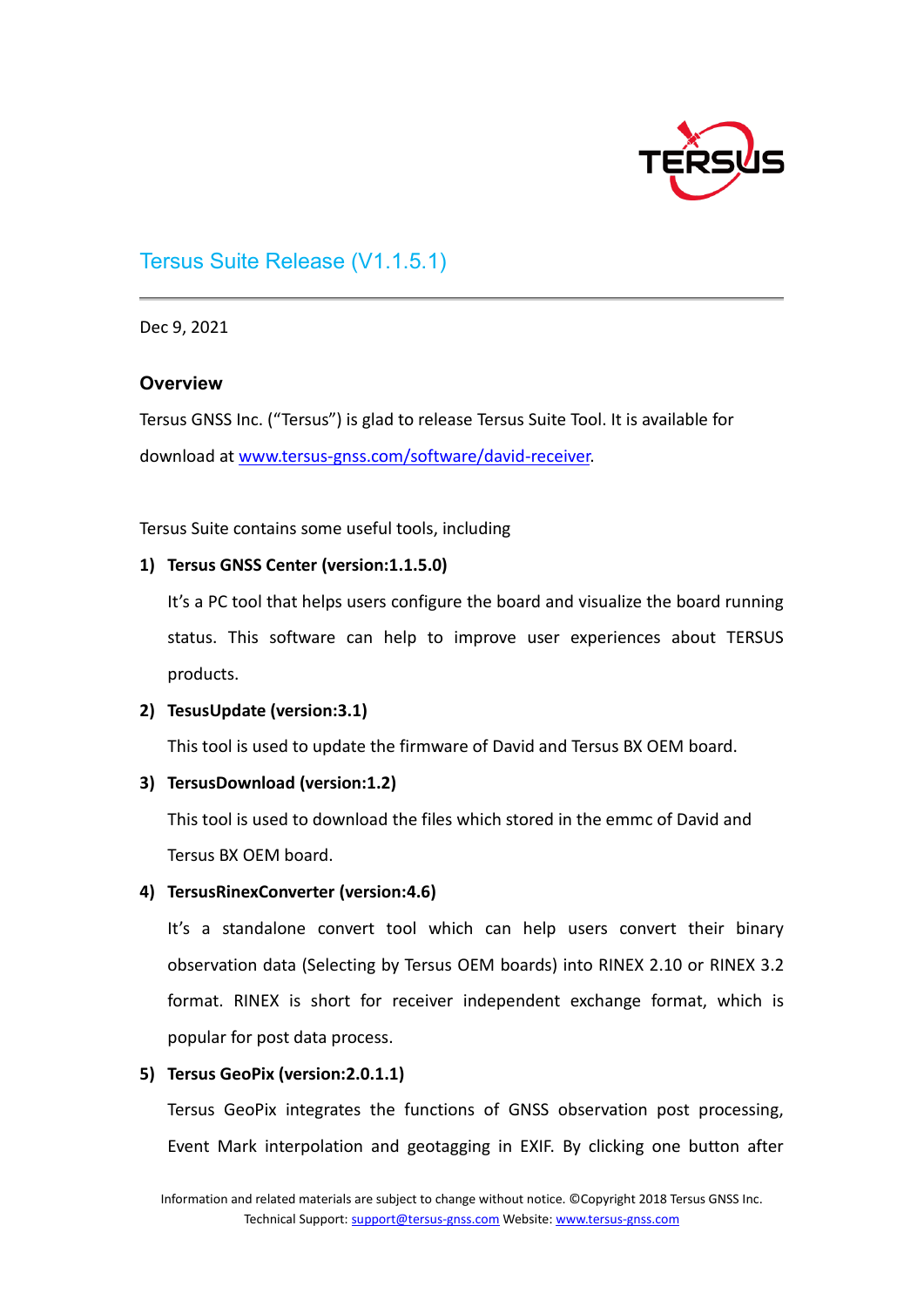input all necessary data, the software will provide the result directly as input for image processing software.

| <b>Issue</b>                                         | <b>Type</b>    | <b>Version</b> |
|------------------------------------------------------|----------------|----------------|
| RINEX Converter fixs the uncorrected obs type.       | <b>Bug fix</b> |                |
| GeoPix fixs uncorrected reading RINEX2.10 bug.       | <b>Bug fix</b> | V1.1.5.1       |
| GeoPix fixs bugs for RINEX3.04 decoding.             | <b>Bug fix</b> |                |
| More satsystem support, add RF WINDOW for debug      | Enhancement    | V1.1.5.0       |
| davidplus.                                           |                |                |
| GeoPix fix bugs.                                     | Bug fix        |                |
| RINEX Converter add antenna type while the raw data  |                |                |
| is OSCAR.                                            | Enhancement    | V1.1.4.9       |
| RINEX Converter fix bugs while converting RTCM data. | Bug fix        |                |
| GeoPix fix bugs.                                     | Bug fix        |                |
| RINEX Converter adds the choice of selecting file    | Enhancement    | V1.1.4.8       |
| name type.                                           |                |                |
| TesusUpdate Tool fixs bug while updating BX40C.      | Bug fix        |                |
| RINEX Converter fix bug for RINEX format 3.04.       | Bug fix        |                |
| GeoPix fix bugs.                                     | Bug fix        | V1.1.4.7       |
| RINEX Converter adds RINEX format 3.04.              | Enhancement    |                |
| Tersus Center supports configuring BX40C.            | Enhancement    | V1.1.4.6       |
| GeoPix updates RTK engine and fixs some errors.      | Enhancement    |                |
| GeoPix adds Chinese interface.                       | Enhancement    | V1.1.4.5       |
| GeoPix updates rtk engine and supports the format of | Enhancement    |                |
| DJI.                                                 |                |                |
| Tersus Center supports decoding of BX40C logs.       | Enhancement    | V1.1.4.4       |
| Tersus Rinex convert supports the decoding of OSCAR  | Enhancement    |                |

## **Change from Previous Versions**

Information and related materials are subject to change without notice. ©Copyright 2018 Tersus GNSS Inc. Technical Support[: support@tersus](mailto:support@tersus-gnss.com)-gnss.com Website[: www.tersus](http://www.tersus-gnss.com/)-gnss.com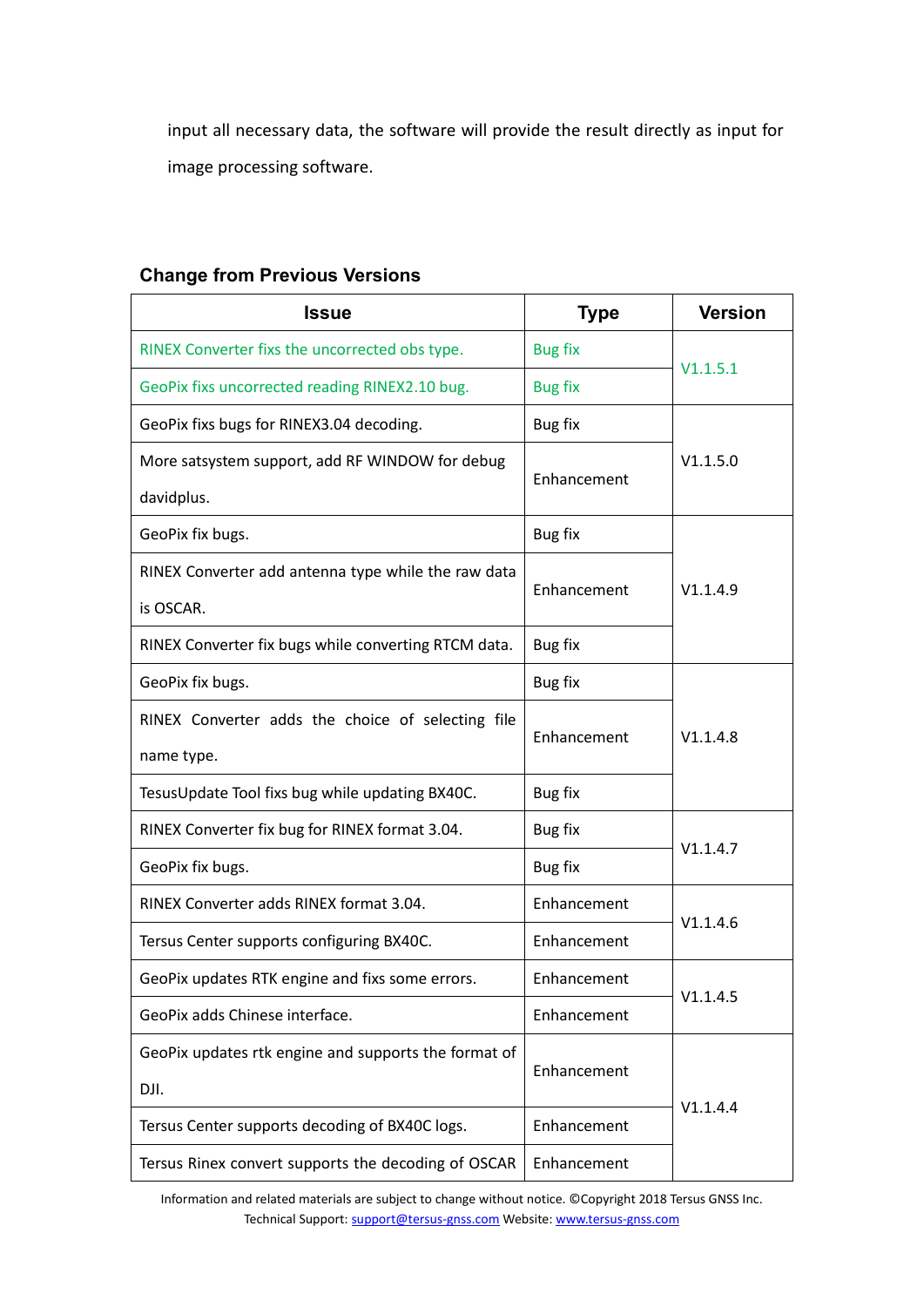| and BX40C                                              |                            |          |
|--------------------------------------------------------|----------------------------|----------|
| Tersus Center adds directional arrow for heading log.  | Enhancement<br>Enhancement |          |
| Rinex converter changes the source data list.          |                            | V1.1.4.3 |
| Tersus Center adds RTCM1033 while the board was        | Enhancement                | V1.1.4.2 |
| configed as a base.                                    |                            |          |
| Tersus Center fixes the bug of map loading.            | Bug fix                    | V1.1.4.1 |
| Rinex converter fixes the error of RTCM1019            |                            |          |
| decoding.                                              | Bug fix                    | V1.1.4.0 |
| Users can type in the start time and end time in Rinex |                            |          |
| converter.                                             | Enhancement                |          |
| GeoPix fixed the error of glonass code-phase bias.     | Bug fix                    |          |
| GeoPix adds the RINEX format data reading function     |                            |          |
| for rover data. The NMEA format outputting results     |                            |          |
| add gpgst logs which content the information of        | Enhancement                | V1.1.3.9 |
| lat-std, lon-std and alt-std.                          |                            |          |
| Tersus Center View config switch in GUI.               | Enhancement                |          |
| RINEX converter fix the problem of the station name    |                            | V1.1.3.8 |
| extraction error.                                      | Bug fix                    |          |
| GeoPix adds RTK Options that users can configure       |                            | V1.1.3.7 |
| based on data conditions.                              | Enhancement                |          |
| GeoPix fixed truncation error for interface input base |                            | V1.1.3.6 |
| coordinates.                                           | Bug fix                    |          |
| Tersus Center fix the bug of GLONASS ephemeris log     | Bug fix                    | V1.1.3.5 |
| while choosing Rover mode.                             |                            |          |
| RINEX converter v3.3 supports to extract the maker     |                            |          |
| name and maker number form file name.                  |                            |          |
| The format is as follow: AAAA_BBBB_doy.dat             | Enhancement                | V1.1.3.4 |
| AAAA is the maker name and BBBB is the maker           |                            |          |
| number, they are segmented by underscore (note: the    |                            |          |

Information and related materials are subject to change without notice. ©Copyright 2018 Tersus GNSS Inc. Technical Support[: support@tersus](mailto:support@tersus-gnss.com)-gnss.com Website[: www.tersus](http://www.tersus-gnss.com/)-gnss.com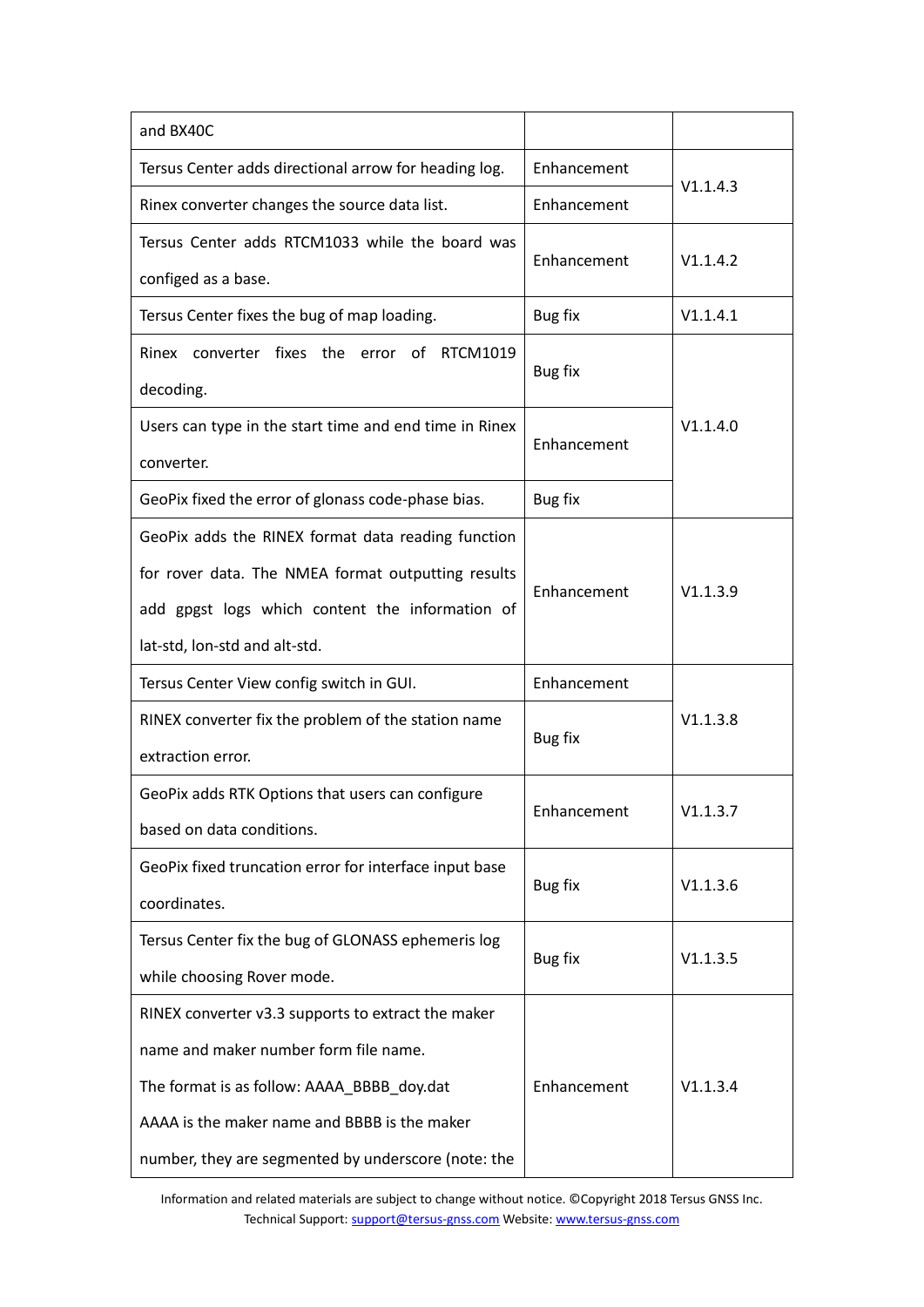| second underline is necessary).                       |                |          |
|-------------------------------------------------------|----------------|----------|
| RINEX converter v3.3 supports the convert of REC#     | Enhancement    |          |
| /TYPE / VERS and ANT# / TYPE from tersus raw dat.     |                |          |
| RINEX converter v3.3 supports the new products of     |                |          |
| Tersus, which are named OSCAR receiver and BL409      | Enhancement    |          |
| board.                                                |                |          |
| Geopix changed the parameters to increase the fix     | Enhancement    |          |
| rate.                                                 |                |          |
| BASE-MODE antennal height is added to fix position in | Enhancement    |          |
| Tersus GNSS Center.                                   |                |          |
| Fix the linefeed bug in center log.                   | <b>Bug fix</b> |          |
| Add antenna type information in RINEX header.         | Enhancement    | V1.1.3.3 |
| Add google-map key                                    | Enhancement    |          |
| Add base/rovel wizard                                 | Enhancement    | V1.1.3.2 |
| Fix the problem of RTCM week.                         | <b>Bug fix</b> |          |
| Fix postype in markpos.                               | <b>Bug fix</b> |          |
| Add position type for TersusGeoPix                    | Enhancement    | V1.1.3.1 |
| Add shortcut optionals for install                    | Enhancement    |          |
| Add station-id edit for downloadfile auto-converter.  | Enhancement    |          |
| Fix unicode path bug for TersusRinexConverter         | <b>Bug fix</b> | V1.1.3.0 |
| Add option for long/lat gcj02 converter(in China)     | <b>Bug fix</b> |          |
| Fix GeoPix bug (lack of latitude reference info)      | <b>Bug fix</b> |          |
| The RINEX convert tool fixed the bug of RTCM data     |                |          |
| spanning a week.                                      | <b>Bug fix</b> |          |
| Added Tersus GeoPix tool.                             | Enhancement    | V1.1.2.9 |
| Add auto RINEX Convert in tersus center when          |                |          |
| downloading.                                          | Enhancement    |          |
| The RINEX convert tool now supports to convert the    | Enhancement    | V1.1.2.8 |
| data logged by the David receiver.                    |                |          |

Information and related materials are subject to change without notice. ©Copyright 2018 Tersus GNSS Inc. Technical Support[: support@tersus](mailto:support@tersus-gnss.com)-gnss.com Website[: www.tersus](http://www.tersus-gnss.com/)-gnss.com